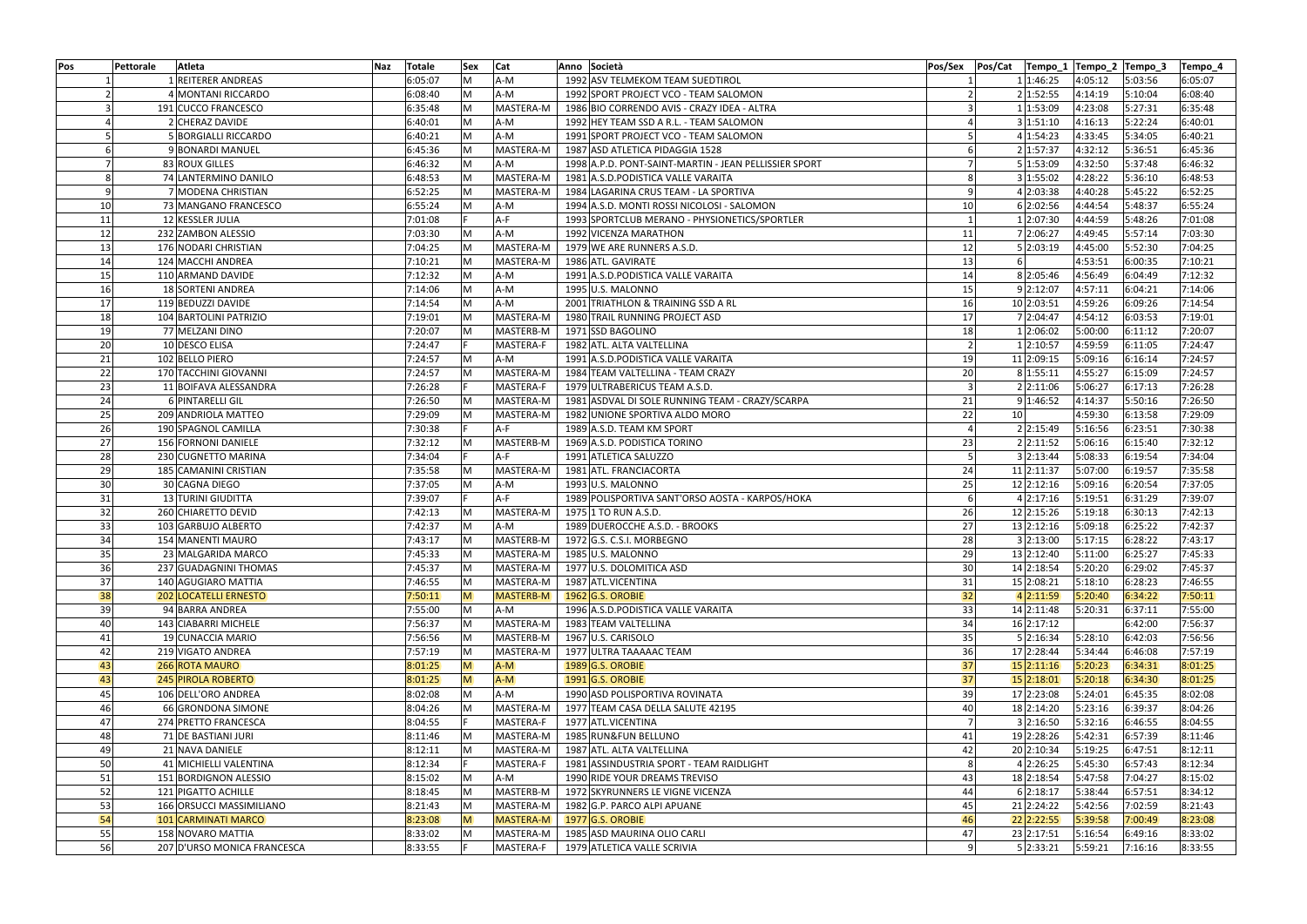| 57  | 72 ZANON GIACOMO              | 8:34:20  | M | A-M       | 1990 RUNAWAY MILANO A.S.D.                              | 48              | 19 2:26:00 | 5:53:52 | 7:07:51 | 8:34:20  |
|-----|-------------------------------|----------|---|-----------|---------------------------------------------------------|-----------------|------------|---------|---------|----------|
| 58  | 182 DE CRISTINI ALBERTO       | 8:37:13  | M | MASTERB-M | 1972 UNIONE SPORTIVA ALDO MORO - TEAM ALDO MORO PALUZZA | 49              | 7 2:29:39  | 5:48:42 | 7:04:41 | 8:37:13  |
| 59  | 53 ZIGLIOTTO DAVIDE           | 8:40:15  | M | MASTERB-M | 1962 MARUNNERS                                          | 50              | 8 2:37:56  | 5:55:33 | 7:18:58 | 8:40:15  |
|     |                               |          | M |           |                                                         |                 |            |         |         |          |
| 60  | 149 PEDERSOLI FRANCESCO       | 8:41:01  |   | MASTERA-M | 1973 CORRINTIME                                         | 51              | 24 2:23:53 | 5:50:14 | 7:13:53 | 8:41:01  |
| 61  | 228 DURELLI GUIDO FEDERICO    | 8:41:45  | M | MASTERA-M | 1981 ASV L.C. BOZEN RAIFFEISEN                          | 52              | 25 2:32:02 | 5:56:09 | 7:15:18 | 8:41:45  |
| 62  | 50 GROSSI VALENTINO           | 8:45:32  | M | MASTERB-M | 1962 G.S. VALGEROLA CIAPPARELLI                         | 53              | 9 2:27:02  | 5:56:49 | 7:18:33 | 8:45:32  |
| 63  | 275 GRIGOLETTO FEDERICO       | 8:49:38  | M | A-M       | 1988 EMME RUNNING TEAM - BROOKS                         | 54              | 20 2:30:58 | 5:59:12 | 7:22:23 | 8:49:38  |
| 64  | 239 GNUFFI FABRIZIO           | 8:50:23  | M | MASTERA-M | 1978 SSD TREMALZO                                       | 55              | 26 2:27:23 | 5:57:23 | 7:18:40 | 8:50:23  |
| 65  | 45 FELICIANI ROBERTA          | 8:52:21  |   | MASTERB-F | 1971 PODISTI DUE CASTELLI ASD                           | 10 <sup>1</sup> | 1 2:36:00  |         | 7:25:01 | 8:52:21  |
| 66  | 28 ROSSETTINI GUIDO           | 8:53:13  | M | MASTERB-M | 1970 VICENZA MARATHON                                   | 56              | 10 2:35:55 | 6:06:07 | 7:29:31 | 8:53:13  |
| 67  | 89 ARMUZZI ANTONIO            | 8:59:57  | M | MASTERB-M | 1969 A.S. CANTURINA POL. S.MARCO                        | 57 <sup>1</sup> | 11 2:13:03 | 5:56:43 | 7:21:58 | 8:59:57  |
| 68  | 150 AMBROSINI LETIZIA         | 9:02:24  |   | $A-F$     | 1991 POL. DIL. SANTA LUCIA - HAMMER NUTRITION           | 11              | 5 2:36:17  | 6:10:22 | 7:30:40 | 9:02:24  |
| 69  | 224 FESTI GIUSEPPE            | 9:07:34  | M | MASTERA-M | 1985 S.A. VALCHIESE                                     | 58              | 27 2:26:29 | 5:55:39 | 7:30:49 | 9:07:34  |
| 70  | 109 COLORU LAURA              | 9:11:33  |   | MASTERA-F | 1982 S.S. ROBUR BARBARANO                               | 12              | 6 2:39:12  | 6:12:57 | 7:34:33 | 9:11:33  |
| 71  | 88 BERLANDA GIANNI            | 9:14:23  | M | MASTERB-M | 1966 ATLETICA VALLE DI CEMBRA                           | 59              | 12 2:30:08 | 6:10:26 | 7:39:25 | 9:14:23  |
| 72  | 192 TANNER JULIA              | 9:14:44  |   | $A-F$     | 1993 ASV L.C. BOZEN RAIFFEISEN                          | 13 <sup>1</sup> | 6 2:45:11  | 6:21:25 | 7:42:01 | 9:14:44  |
| 73  | 61 CERONI DAMIANO             | 9:17:26  | M | MASTERB-M | $1971$ G.S. ATL. REZZATO                                | 60              | 13 2:32:19 | 6:11:01 | 7:40:42 | 9:17:26  |
| 74  | 127 ADAMO CHRISTIAN           | 9:19:07  | M | MASTERA-M | 1980 SKYRUNNERS LE VIGNE VICENZA                        | 61              | 28 2:31:30 | 6:20:10 | 7:49:23 | 9:19:07  |
| 75  | 32 PASSERI PATRIZIA           | 9:24:03  | F | MASTERA-F | 1974 U.S. MALONNO                                       | 14              | 7 2:43:34  | 6:20:59 | 7:50:51 | 9:24:03  |
| 76  | 29 PEGORARO LORENZO           | 9:25:17  | M | MASTERA-M | 1974 VICENZA MARATHON                                   | 62              | 29 2:36:28 | 6:34:12 | 8:01:24 | 9:25:17  |
| 77  | 242 PEDRETTI SERGIO           | 9:25:41  | M | MASTERA-M | 1979 ATLETICA MARATHON ALMENNO S.S.                     | 63              | 30 2:41:30 | 6:22:02 | 7:50:33 | 9:25:41  |
|     | 136 CASARI MARCO              | 9:27:18  | M | MASTERA-M | 1975 ATLETICA ALTO GARDA E LEDRO                        | 64              | 31 2:30:50 | 6:26:27 | 7:57:59 | 9:27:18  |
| 78  |                               |          |   | MASTERA-M |                                                         |                 |            |         |         |          |
| 79  | 15 MONTORSI DAVIDE            | 9:27:46  | M |           | 1979 TEAM MUD & SNOW ASD                                | 65              | 32 2:45:48 | 6:32:33 | 8:02:47 | 9:27:46  |
| 80  | 163 ROSSINI IVANO             | 9:28:21  | M | MASTERA-M | 1976 RUNNERS SALO'                                      | 66              | 33 2:41:34 | 6:22:45 | 7:55:33 | 9:28:21  |
| 81  | 236 BERTONI EROS              | 9:28:35  | M | MASTERA-M | 1977 S.A. VALCHIESE                                     | <b>67</b>       | 34 2:29:54 | 6:24:27 | 7:59:58 | 9:28:35  |
| 82  | 215 GOUTHIER ENRICA           | 9:28:40  |   | $A-F$     | 1992 TORINO ROAD RUNNERS A.S.D.                         | 15 <sub>l</sub> | 7 2:52:27  | 6:31:27 | 7:56:52 | 9:28:40  |
| 83  | 257 DI VITTORIO ELENA         | 9:30:22  |   | MASTERA-F | 1977 C.U.S. PARMA                                       | 16              | 8 2:47:40  | 6:30:26 | 8:02:42 | 9:30:22  |
| 84  | 138 FERRARI ANTONIO           | 9:31:53  | M | MASTERA-M | 1973 POLISPORTIVA AURORA 76 ASD                         | 68              | 35 2:29:43 | 6:14:01 | 8:04:00 | 9:31:53  |
| 85  | 134 DA DALT IVAN              | 9:32:26  | M | MASTERA-M | 1975 ASD SCARPE BIANCHE                                 | 69              | 36 2:48:09 | 6:34:04 | 8:03:10 | 9:32:26  |
| 86  | 47 VITALE CHIARA              | 9:34:20  |   | $A-F$     | 1992 ATL. REGGIO ASD                                    | 17 <sup>1</sup> | 8 2:45:23  | 6:25:33 | 8:00:58 | 9:34:20  |
| 87  | 223 PALINI ROSSELLA           | 9:34:20  |   | MASTERA-F | 1978 POLISPORTIVA COMUNALE OME                          | 18              | 9 2:42:35  | 6:27:05 | 7:59:04 | 9:34:20  |
| 88  | 40 STUEFER ERWIN              | 9:36:06  | M | MASTERA-M | 1979 ASC LF SARNTAL RAIFFEISEN                          | 70              | 37 2:36:07 | 6:25:01 | 8:02:05 | 9:36:06  |
| 89  | 36 MILANO SEBASTIANO          | 9:36:47  | M | MASTERA-M | 1982 AQQUANNVUE' TRAIL RUNNING                          | 71              | 38 2:37:47 | 6:24:57 | 8:02:53 | 9:36:47  |
| 90  | 352 CUNICO MARTA              | 9:38:08  |   | $A-F$     | 1990 ULTRABERICUS TEAM A.S.D.                           | 19              | 9 2:41:40  | 6:34:06 | 8:04:13 | 9:38:08  |
| 91  | 111 MAIFRINI FABIO            | 9:38:37  | M | MASTERB-M | 1970 ATL. FRANCIACORTA                                  | 72              | 14 2:37:44 | 6:35:57 | 8:07:21 | 9:38:37  |
| 92  | 167 PIANESI GIUSEPPE          | 9:43:18  | M | MASTERB-M | 1962 NUOVA PODISTICA LORETO                             | 73              | 15 2:50:12 | 6:49:23 | 8:15:56 | 9:43:18  |
| 93  | 161 MADURERI PAOLO            | 9:45:31  | M | MASTERB-M | 1972 RUNNERS SALO'                                      | 74              | 16 2:41:30 | 6:44:14 | 8:13:38 | 9:45:31  |
| 94  | 54 FILIPPI CRISTIAN           | 9:49:45  | M | MASTERA-M | 1974 AFV BELTRAME                                       | 75              | 39 2:54:21 | 6:39:15 | 8:14:59 | 9:49:45  |
| 95  | 218 BERTOL ROALD              | 9:49:58  | M | MASTERA-M | 1980 S.G EISACKTAL RAIFFEISEN ASV                       | 76              | 40 2:36:03 | 6:34:07 | 8:10:54 | 9:49:58  |
| 96  | 78 SAIA FRANCISCO             | 9:51:43  | M | MASTERB-M | 1969 C.U.S. PARMA                                       | 77              | 17 2:51:48 | 6:39:09 | 8:12:49 | 9:51:43  |
| 97  | 244 CAMPOSTRINI VERONICA      | 9:53:46  |   | MASTERA-F | 1982 U.S. QUERCIA TRENTINGRANA - ASD GENTE FUORI STRADA | 20              | 10 2:51:34 | 6:47:47 | 8:17:36 | 9:53:46  |
| 98  | 201 GASTALDO BRAC ALESSANDRO  | 9:54:00  | M | MASTERB-M | 1968 AMICI DEL MOMBARONE                                | 78              | 18 2:45:40 | 6:42:31 | 8:15:17 | 9:54:00  |
| 99  | 96 ROMANO MAURIZIO            | 9:55:42  | M | MASTERA-M | 1985 A.S.D. ESERCITO - GARIBALDI                        | 79              | 41 2:27:17 | 6:23:00 | 8:03:12 | 9:55:42  |
| 100 | 169 LONGHI FABIO              | 9:55:52  | M | MASTERA-M | 1978 POL. VILLESE                                       | 80              | 42 2:51:27 | 6:48:43 | 8:18:26 | 9:55:52  |
| 101 | 67 BORTOLUZZI ALESSIO         | 10:03:50 | M | MASTERA-M | 1982 ALPAGO TORNADO RUN                                 | 81              | 43 3:01:10 | 6:50:38 | 8:28:37 | 10:03:50 |
| 102 | 107 GAROTA MAURIZIO           | 10:04:32 | M | MASTERB-M | 1970 ASD POLISPORTIVA ROVINATA                          | 82              | 19 2:44:06 | 6:46:46 | 8:29:39 | 10:04:32 |
| 103 | 91 RANA FRANCESCO             | 10:07:43 | M | MASTERA-M | 1980 S.G EISACKTAL RAIFFEISEN ASV                       | 83              | 44 2:56:46 | 6:51:07 | 8:22:12 | 10:07:43 |
| 104 | 46 MICHELIN PAOLA             | 10:13:16 |   | MASTERA-F | 1974 SCUOLA DI MARATONA VITTORIO V                      | 21              | 11 3:01:14 | 7:01:42 | 8:35:19 | 10:13:16 |
| 105 | 128 BREDA MIRCO               | 10:15:40 | M | MASTERA-M | 1978 G.S. OREZZO                                        | 84              | 45 2:54:43 | 6:56:00 | 8:42:55 | 10:15:40 |
| 106 | 227 BIAGIOTTI DANILO          | 10:15:45 | M | MASTERC-M | 1957 ASD TRAIL MONTE CASTO                              | 85              | 1 2:57:00  | 6:53:58 | 8:30:47 | 10:15:45 |
| 107 | 159 BEGGIO MARTINA            | 10:18:43 |   | $A-F$     | 1988 U.S. SAN MAURIZIO                                  | 22              | 10 2:48:56 | 6:52:55 | 8:29:58 | 10:18:43 |
| 108 | <b>39 DE BORTOLI CRISTIAN</b> | 10:20:59 | M | MASTERA-M | 1978 MAGREDI MOUNTAIN TRAIL                             | 86              | 46 2:57:32 | 6:58:36 | 8:37:30 | 10:20:59 |
| 109 | 262 LAZZARI EVA               | 10:21:06 |   | MASTERA-F | 1973 U.S. LA SPORTIVA                                   | 23              | 12 3:14:12 | 7:18:42 | 8:50:06 | 10:21:06 |
| 110 | 252 ORSINI CRISTINA           | 10:25:36 |   | MASTERA-F | 1975 GRUPPO PODISTICO ARCENE A.S.D.                     | 24              | 13 3:06:20 | 7:06:01 | 8:44:53 | 10:25:36 |
| 111 | 254 MILANI GIANCARLO          | 10:25:37 | M | MASTERB-M | 1970 GRUPPO PODISTICO ARCENE A.S.D.                     | 87              | 20 2:57:52 | 7:06:01 | 8:45:10 | 10:25:37 |
| 112 |                               |          |   |           |                                                         |                 | 47 2:55:32 |         |         |          |
|     | 82 SAIEVA MAXIMILIANO         | 10:25:57 | M | MASTERA-M | 1973 ATLETICA CORRIFERRARA                              | 88              |            | 7:02:31 | 8:42:55 | 10:25:57 |
| 113 | 62 CAVALLINI CRISTIANO        | 10:25:59 | M | MASTERA-M | 1978 ATLETICA CORRIFERRARA                              | 89              | 48 2:55:56 | 7:02:33 | 8:42:47 | 10:25:59 |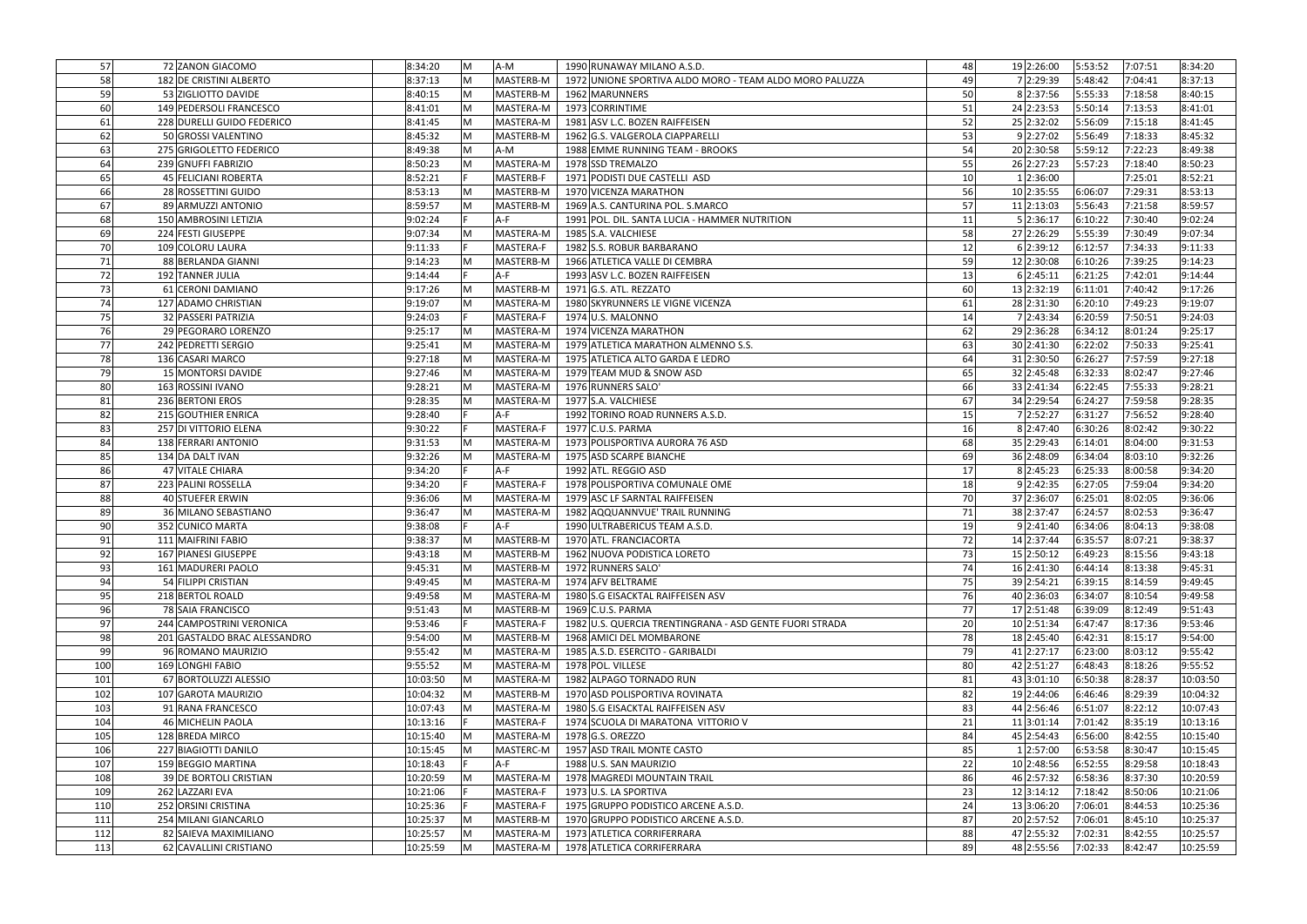| 114        | 220 GONELLA FABIO LUIGI         | 10:26:34             | M      | MASTERB-M | 1972 FACERUNNERS - ASD                       | 90              | 21 3:11:13              | 7:14:43 | 8:47:53            | 10:26:34             |
|------------|---------------------------------|----------------------|--------|-----------|----------------------------------------------|-----------------|-------------------------|---------|--------------------|----------------------|
| 115        | 16 MERLO STEFANIA               | 10:33:21             |        | $A-F$     | 1995 RUNNERS TEAM ZANE'                      | 25              | 11 2:34:36              | 6:22:19 | 8:13:16            | 10:33:21             |
| 116        | 194 AFLOAREI VIDU CONSTANTIN    | 10:34:15             | M      | MASTERA-M | 1976 ATL. VIADANA                            | 91              | 49 2:51:07              | 7:04:02 | 8:46:01            | 10:34:15             |
| 117        | 126 MORO DANIELE                | 10:34:59             | M      | MASTERA-M | 1975 MARUNNERS                               | 92              | 50 2:40:19              | 7:03:53 | 8:46:49            | 10:34:59             |
| 118        | 56 VESPI DAVIDE                 | 10:36:23             | M      | MASTERA-M | 1975 ROSA RUNNING TEAM                       | 93              | 51 2:53:41              | 7:26:04 | 9:04:56            | 10:36:23             |
| 119        | 98 CAPOFERRI MIRCO              | 10:36:26             | M      | MASTERA-M | 1980 FRIMAS VITALBA FITNESS CLUB             | 94              | 52 2:59:10              | 7:25:32 | 8:55:27            | 10:36:26             |
| 120        | 35 MOTTA OMAR                   | 10:36:28             | M      | MASTERB-M | 1972 CANTO DI CORSA                          | 95              | 22 2:58:44              | 7:12:06 | 9:00:40            | 10:36:28             |
| 121        | 42 ZANELLI RENATO               | 10:38:40             | M      | MASTERC-M | 1951 AZALAI A.S.D.                           | 96              | 2 2:58:26               | 7:22:05 | 8:57:07            | 10:38:40             |
|            |                                 |                      |        |           |                                              |                 |                         |         |                    |                      |
| 122        | 43 CASSAN STEFANO               | 10:40:35             | M      | MASTERA-M | 1980 ATLETICA SAN MARTINO                    | 97              | 53 3:01:10              | 7:12:16 | 8:51:28            | 10:40:35             |
| 123        | 233 ZANDONÀ LUIGI               | 10:42:12             | M      | MASTERB-M | 1971 ASD SCARPE BIANCHE                      | 98              | 23 3:14:22              | 7:27:41 | 9:10:28            | 10:42:12             |
| 124        | 34 PANDINI MICHELE              | 10:42:32             | M      | MASTERB-M | 1965 ATLETICA TEAM LOPPIO                    | 99              | 24 2:53:41              | 7:16:23 | 9:00:38            | 10:42:32             |
| 125        | 225 ZUBANI STEFANO              | 10:44:01             | M      | MASTERB-M | 1972 POLISPORTIVA COMUNALE OME - OME RUNNERS | 100             | 25 2:48:31              | 7:10:31 | 8:56:14            | 10:44:01             |
| 126        | 246 BELLINGARDI MASSIMILIANO    | 10:44:06             | M      | MASTERA-M | 1978 CARVICO SKYRUNNING                      | 101             | 54 2:51:15              | 6:52:58 | 8:45:54            | 10:44:06             |
| 127        | 261 CASTAGNINI FRANCESCO        | 10:45:16             | M      | $A-M$     | 1988 A.S.D. TEAM KM SPORT                    | 102             | 21 2:48:14              | 7:02:38 | 8:47:38            | 10:45:16             |
| 128        | 222 BUTTAZZONI DANIELE          | 10:45:21             | M      | A-M       | 1988 A.S.D. TEAM KM SPORT                    | 103             | 22 2:53:15              | 7:06:52 | 8:52:56            | 10:45:21             |
| 129        | 200 BELLI MANUEL                | 10:48:28             | M      | MASTERB-M | 1966 RUNNERS BERGAMO                         | 104             | 26 3:07:12              | 7:32:03 | 9:09:21            | 10:48:28             |
| 130        | 238 PÈ MAURO                    | 10:48:52             | M      | MASTERB-M | 1970 ATL. REBO GUSSAGO                       | 105             | 27 3:12:02              | 7:23:51 | 9:06:34            | 10:48:52             |
| 131        | 208 MAGGIOLO MARCO              | 10:50:47             | M      | MASTERA-M | 1974 A.S.D. TEAM KM SPORT - KM SPORT         | 106             | 55 2:56:17              | 7:11:12 | 8:55:10            | 10:50:47             |
| 132        | 135 MARABOTTINI DANIELE         | 10:52:08             | M      | MASTERA-M | 1987 A.S.D. ESERCITO-15 CERIMANT             | 107             | 56 2:56:24              | 7:05:21 | 8:56:15            | 10:52:08             |
| 133        | 76 PRAMPOLINI RODOLFO           | 10:53:21             | M      | MASTERB-M | 1964 RUNAWAY MILANO A.S.D.                   | 108             | 28 2:50:34              | 7:13:24 | 9:00:58            | 10:53:21             |
| 134        | 270 MORTARO LORENZO             | 10:57:05             | M      | MASTERA-M | 1985 A.S.D. TEAM KM SPORT                    | 109             | 57 2:45:14              | 7:06:41 | 8:47:35            | 10:57:05             |
| 135        | 118 BIANCHI ISIDORO             | 10:58:50             | M      | MASTERB-M | 1963 ATL. CASAZZA                            | 110             | 29 3:05:51              | 7:35:25 | 9:18:34            | 10:58:50             |
| 136        | 129 MENON DAVIDE                | 10:59:11             | M      | MASTERA-M | 1975 VICENZA MARATHON                        | 111             | 58 3:11:18              | 7:28:49 | 9:11:57            | 10:59:11             |
| 137        | 122 BETTONI PIERANGELO          | 11:05:42             | M      | MASTERC-M | 1948 BIONE TRAILERS TEAM                     | 112             | 3 3:07:08               | 7:35:08 | 9:21:27            | 11:05:42             |
| 138        | 198 PASSAMONTE DANIELE          | 11:06:23             | M      | MASTERA-M | 1985 TEAM MUD & SNOW ASD                     | 113             | 59 2:47:19              | 7:17:12 | 9:08:44            | 11:06:23             |
| 139        | 240 ROSSIN LAURA                | 11:07:45             |        | MASTERB-F | 1972 G.S.D. VALDALPONE DE MEGNI              | 26              | 2 3:09:06               | 7:36:12 | 9:16:55            | 11:07:45             |
| 140        | 31 TESTINI CLAUDIO              | 11:11:13             | M      | MASTERC-M | 1956 U.S. MALONNO                            | 114             | 4 3:08:27               | 7:29:13 | 9:19:25            | 11:11:13             |
| 141        | 63 GAFFURI PAOLO                | 11:13:32             | M      | MASTERB-M | 1967 ROAD RUNNERS CLUB MILANO                | 115             | 30 3:12:36              | 7:35:37 | 9:19:56            | 11:13:32             |
| 142        | 117 SBALCHIERO SILVIA           | 11:14:32             |        | MASTERA-F | 1977 FACERUNNERS - ASD                       | 27              | 14 3:42:05              | 8:01:56 | 9:36:05            | 11:14:32             |
| 143        | 114 ZUELLI STEFANO              | 11:15:27             | M      | MASTERA-M | 1977 KINO MANA                               | 116             | 60 2:58:04              | 7:26:43 | 9:18:37            | 11:15:27             |
| 144        | 22 COMAR GIULIO                 | 11:15:34             | M      | MASTERB-M | 1971 ATLETICA MONFALCONE                     | 117             | 31 3:03:04              | 7:33:56 | 9:21:58            | 11:15:34             |
| 145        | 486 LAMBACHER ANDREAS           | 11:15:41             | M      | MASTERB-M | 1972 GARDA TRENTINO TRAIL ASD                | 118             | 32 3:18:51              | 7:40:13 | 9:27:52            | 11:15:41             |
| 146        | 241 FRANCESCHETTI OMAR          | 11:15:49             | M      | A-M       | 1995 S.A. VALCHIESE                          | 119             | 23 2:57:44              | 7:15:08 | 9:03:05            | 11:15:49             |
| 147        | 175 BILIOTTI ALFREDO ALESSANDRO | 11:17:04             | M      | MASTERA-M | 1975 LA VETTA RUNNING                        | 120             | 61 3:10:12              | 7:33:44 | 9:25:04            | 11:17:04             |
| 148        | 131 GIARAMIDA GIUSEPPE          | 11:17:54             | M      | MASTERA-M | 1980 LA MICHETTA                             | 121             | 62 2:59:31              | 7:30:53 | 9:23:46            | 11:17:54             |
| 149        | 69 MENEGOZZO MARIA CRISTINA     | 11:20:04             |        | MASTERB-F | 1965 SPORT RACE A.S.D.                       | 28              | 3 3:14:20               | 7:47:14 | 9:32:53            | 11:20:04             |
| 150        | 27 SCOVOLO FABIO                | 11:21:04             | M      | MASTERA-M | 1982 ATL. FRANCIACORTA                       | 122             | 63 3:24:30              | 7:39:58 | 9:25:34            | 11:21:04             |
| 151        | 229 MESSINA LUCIA               | 11:21:50             |        | MASTERA-F | 1979 ATLETICA CONCESIO 2009                  | 29              | 15 3:14:10              | 7:47:14 | 9:32:13            | 11:21:50             |
| 152        | 99 TONTI DANIELE                | 11:22:00             | M      | MASTERA-M | 1977 G.P.A. SAN MARINO                       | 123             | 64 2:52:44              | 7:15:03 | 9:19:44            | 11:22:00             |
|            |                                 |                      |        |           |                                              |                 |                         |         |                    |                      |
| 153<br>154 | 162 BAGGIO ENZO                 | 11:22:57<br>11:28:16 | M<br>M | MASTERC-M | 1955 EMME RUNNING TEAM<br>1977 ATL. VIADANA  | 124             | 5 3:19:49<br>65 2:57:36 | 7:50:48 | 9:26:57<br>9:32:29 | 11:22:57<br>11:28:16 |
|            | 253 BERIGAZZI MATTEO            |                      |        | MASTERA-M |                                              | 125             |                         | 7:42:52 |                    |                      |
| 155        | 177 DE ROSSI TATIANA            | 11:28:31             |        | MASTERB-F | 1972 ATLETICA ALBORE MARTELLAGO              | 30 <sup>1</sup> | 4 3:35:49               | 8:01:13 | 9:44:16            | 11:28:31             |
| 156        | 38 POLONIOLI STEFANO            | 11:30:08             | M      | MASTERB-M | 1970 BIONE TRAILERS TEAM                     | 126             | 33 3:03:56              | 7:32:59 | 9:30:02            | 11:30:08             |
| 157        | 97 AGOSTINI MATTEO              | 11:34:05             | M      | MASTERA-M | 1974 ATLETICA VALLE SCRIVIA                  | 127             | 66 2:52:02              | 7:39:35 | 9:29:30            | 11:34:05             |
| 158        | 87 GARRÈ FAUSTO                 | 11:34:08             | M      | A-M       | 1988 ATLETICA VALLE SCRIVIA                  | 128             | 24 3:02:25              | 7:31:01 | 9:32:08            | 11:34:08             |
| 159        | 181 PALANDI PIETRO FRANCESCO    | 11:36:17             | M      | MASTERB-M | 1960 ATL. CELLATICA                          | 129             | 34 3:11:46              | 7:57:38 | 9:49:21            | 11:36:17             |
| 160        | 273 DAL BELLO DAVIDE            | 11:36:44             | M      | MASTERA-M | 1987 100 % ANIMA TRAIL ASD                   | 130             | 67 3:21:13              | 7:51:20 | 9:42:41            | 11:36:44             |
| 161        | 234 BETTINI MICHELE             | 11:39:56             | M      | MASTERA-M | 1976 G.S. FRAVEGGIO                          | 131             | 68 3:02:46              | 7:41:20 | 9:36:02            | 11:39:56             |
| 162        | 249 LUNARDON ENRICO             | 11:50:19             | M      | MASTERB-M | 1971 G.A. BASSANO                            | 132             | 35 3:30:23              | 8:02:47 | 9:53:27            | 11:50:19             |
| 163        | 184 MASSA LUIGI                 | 11:51:58             | M      | MASTERB-M | 1972 U.S. LA SPORTIVA                        | 133             | 36 3:22:02              | 7:56:28 | 9:53:38            | 11:51:58             |
| 164        | 157 PERDELLI VANESSA            | 11:55:56             |        | MASTERB-F | 1972 ASD PODISTICA PERALTO GENOVA            | 31              | 5 3:27:42               | 8:20:35 | 10:07:43           | 11:55:56             |
| 165        | 211 FOGAZZI LINO                | 11:56:01             | M      | MASTERB-M | 1964 NEW ATHLETICS SULZANO                   | 134             | 37 3:24:58              | 8:21:09 | 10:11:49           | 11:56:01             |
| 166        | 174 BIASSONI GIANLUCA           | 11:56:48             | M      | MASTERB-M | 1968 POL. DIMICA POTENTER                    | 135             | 38 3:18:50              | 8:01:59 | 9:57:11            | 11:56:48             |
| 167        | 80 SCALA STEFANO                | 11:56:49             | M      | MASTERB-M | 1966 ALTITUDE RACE                           | 136             | 39 3:03:08              | 7:50:14 | 9:54:05            | 11:56:49             |
| 168        | 44 CASTELLI ANGELO              | 11:59:19             | M      | MASTERB-M | 1972 PODISTI DUE CASTELLI ASD                | 137             | 40 3:06:31              | 8:23:30 | 10:08:02           | 11:59:19             |
| 169        | 64 BONZANINI MASSIMO            | 11:59:56             | M      | A-M       | 1988 BIONE TRAILERS TEAM                     | 138             | 25 3:19:30              | 7:34:27 | 9:35:10            | 11:59:56             |
| 170        | 115 PERSIANI DANIELE            | 12:00:01             | M      | MASTERA-M | 1987 TRIIRON                                 | 139             | 69 3:07:31              | 7:28:21 | 9:26:47            | 12:00:01             |
|            |                                 |                      |        |           |                                              |                 |                         |         |                    |                      |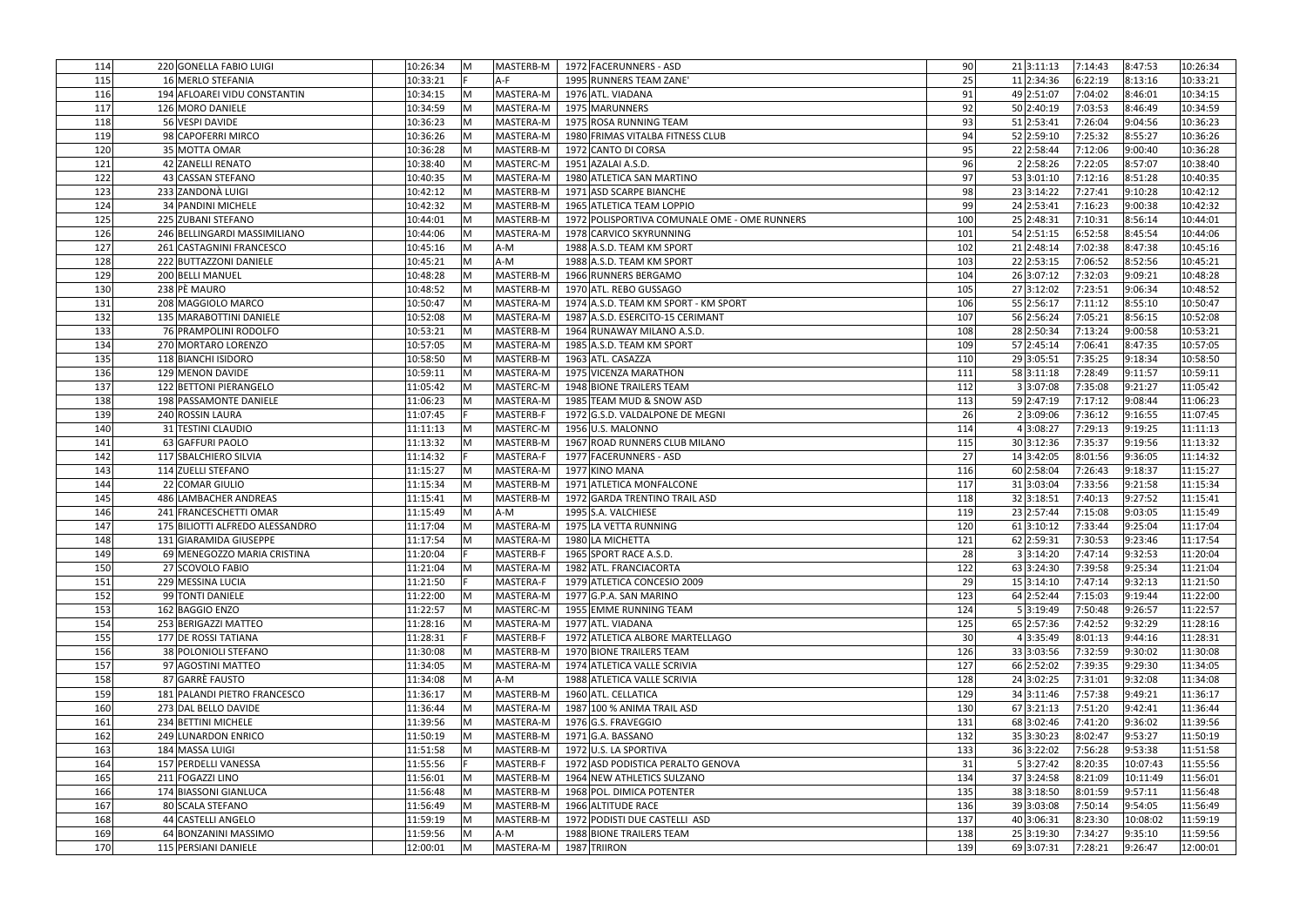| 171      | 52 RIVA FABIO                   | 12:00:03 | M   | MASTERB-M | 1966 C.T.L. 3 ATLETICA                               | 140 | 41 3:01:35 | 7:38:57 | 9:46:08  | 12:00:03 |
|----------|---------------------------------|----------|-----|-----------|------------------------------------------------------|-----|------------|---------|----------|----------|
| 172      | 186 GAZZI LUCA                  | 12:00:20 | M   | MASTERA-M | 1980 G.P. ARCI GOODWIN                               | 141 | 70 3:43:56 | 8:28:45 | 10:06:00 | 12:00:20 |
| 173      | 108 SPREAFICO CHIARA            | 12:01:44 |     | MASTERA-F | 1981 ASD POLISPORTIVA ROVINATA                       | 32  | 16 3:16:18 | 7:56:07 | 9:41:48  | 12:01:44 |
| 174      | 264 NAVONI EDOARDO              | 12:01:46 | M   | MASTERB-M | 1960 ATL. REBO GUSSAGO                               | 142 | 42 3:14:00 | 8:02:07 | 9:54:01  | 12:01:46 |
| 175      | 120 SIRIANNI CRISTIANO          | 12:02:01 | M   | A-M       | 1988 RUNNERS LEGNANO SSD ARL                         | 143 | 26 3:04:13 | 8:04:56 | 9:54:51  | 12:02:01 |
| 176      | 147 PALAZZI GAETANO             | 12:02:15 | lM. | MASTERB-M | 1965 KINO MANA                                       | 144 | 43 3:24:17 | 7:55:55 | 10:03:52 | 12:02:15 |
|          |                                 |          |     |           |                                                      |     |            |         |          |          |
| 177      | 141 FRECCHIAMI EMANUELA         | 12:07:20 |     | MASTERA-F | 1973 GS AVIS TREVIGLIO G.BRUSAFERRI                  | 33  | 17 3:34:13 | 8:15:44 | 10:05:03 | 12:07:20 |
| 178      | 112 CANTAMESSA LUCA             | 12:13:44 | M   | MASTERA-M | 1980 G.P. VIRGILIANO                                 | 145 | 713:25:59  | 8:45:26 | 10:31:37 | 12:13:44 |
| 179      | 278 MENTI ANDREA                | 12:13:44 | lM. | MASTERA-M | 1980 FACERUNNERS - ASD                               | 146 | 72 3:42:05 | 8:30:11 | 10:20:05 | 12:13:44 |
| 180      | 214 TOMMASINI QUINTO            | 12:16:59 | M   | MASTERB-M | 1961 ATLETICA ALTO GARDA E LEDRO                     | 147 | 44 3:11:51 | 8:31:46 | 10:24:10 | 12:16:59 |
| 181      | 59 MARINO MATTIA                | 12:19:24 | M   | MASTERB-M | 1972 A.S.D. TEAM KM SPORT                            | 148 | 45 3:18:35 | 8:07:45 | 10:10:45 | 12:19:24 |
| 182      | 84 ATTOLINI PAOLO ANTONIO MARIA | 12:20:50 | M   | MASTERB-M | 1961 A.A.'E. MANZARI' CASAMASSIMA                    | 149 | 46 3:23:15 | 8:14:01 | 10:16:28 | 12:20:50 |
| 183      | 68 MIGNOLLI GIAMPAOLO           | 12:21:21 | M   | MASTERB-M | 1969 A.S.D. TEAM KM SPORT                            | 150 | 47 3:18:03 | 8:07:54 | 10:10:45 | 12:21:21 |
| 184      | 100 BONASSI EMANUELE            | 12:21:25 | M   | MASTERB-M | 1965 POL. VILLESE                                    | 151 | 48 3:20:03 | 8:32:28 | 10:23:31 | 12:21:25 |
| 185      | 95 BISAZZA TIZIANO              | 12:26:10 | M   | MASTERA-M | 1976 ASD INRUN                                       | 152 | 73 3:12:38 | 8:06:23 | 10:08:05 | 12:26:10 |
| 186      | 267 FONTANA GIANPAOLO           | 12:29:31 | M   | MASTERB-M | 1969 S.A. VALCHIESE                                  | 153 | 49 3:21:03 | 8:16:41 | 10:18:40 | 12:29:31 |
| 187      | 92 RAISA LUCA                   | 12:32:34 | M   | MASTERB-M | 1966 C.U.S. PADOVA                                   | 154 | 50 3:26:11 | 8:21:47 | 10:23:28 | 12:32:34 |
| 188      | 213 RIGHETTO EMANUELE           | 12:38:14 | M   | MASTERA-M | 1982 UNITED TRAIL&RUNNING                            | 155 | 74 3:35:33 | 8:35:19 | 10:30:44 | 12:38:14 |
| 189      | 24 MAGNONI FABRIZIO             | 12:43:11 | M   | MASTERC-M | 1952 ATL. CAMPO GIURIATI                             | 156 | 6 3:31:18  | 8:41:20 | 10:36:08 | 12:43:11 |
| 190      | 259 PINTON MASSIMO              | 12:43:19 | M   | MASTERB-M | 1969 SCUOLA ITALIANA RUNNING                         | 157 | 51 3:38:17 | 8:25:03 | 10:25:24 | 12:43:19 |
| 191      | 70 ROMAGNONI MATTEO             | 12:49:14 | M   | MASTERB-M | 1969 ROAD RUNNERS CLUB MILANO                        | 158 | 52 3:23:01 | 8:17:49 | 10:23:30 | 12:49:14 |
| 192      | 132 PROSPERI GIUSEPPE           | 12:49:16 | M   | MASTERB-M | 1968 ROAD RUNNERS CLUB MILANO                        | 159 | 53 3:23:01 | 8:18:28 | 10:26:37 | 12:49:16 |
| 193      | 165 CORTI ALESSIO               | 12:49:52 | M   | MASTERA-M | 1975 TEAM PASTURO ASD                                | 160 | 75 3:20:03 | 8:36:33 | 10:45:59 | 12:49:52 |
| 194      | 248 SALETTI IVANO               | 12:50:06 | M   | MASTERB-M | 1962 S.S. LAZIO ATLETICA LEGGERA                     | 161 | 54 3:10:01 | 8:16:17 | 10:20:15 | 12:50:06 |
| 195      | 400 NICOLODI RENE               | 12:52:37 | M   | MASTERA-M | 1976 GARDA TRENTINO TRAIL ASD                        | 162 | 76 3:30:31 | 8:41:33 | 10:49:07 | 12:52:37 |
| 196      | 125 BERALDO SIMONE              | 12:53:49 | M   | MASTERB-M | 1972 EMME RUNNING TEAM                               | 163 | 55 3:30:22 | 8:54:11 | 10:49:00 | 12:53:49 |
| 197      | 171 BORGHI STEFANO              | 13:06:17 | M   | MASTERB-M | 1970 POL. PORTA SARAGOZZA                            | 164 | 56 3:29:42 | 8:33:07 | 10:43:21 | 13:06:17 |
| 198      | 58 ALTERISIO MONICA             | 13:12:42 |     | MASTERB-F | 1967 ASD ZENA RUNNERS                                | 34  | 6 3:34:45  | 8:50:14 | 10:54:31 | 13:12:42 |
| 199      | 49 SESSO MIRKO                  | 13:23:18 | M   | MASTERB-M | 1964 A.A.A.MALO                                      | 165 | 57 3:39:09 | 9:00:32 | 11:02:49 | 13:23:18 |
| 200      | 221 CISOTTO ALESSANDRO          | 13:23:22 | M   | MASTERB-M | 1970 SCUOLA ITALIANA RUNNING                         | 166 | 58 3:39:34 | 8:44:38 | 10:43:12 | 13:23:22 |
| 201      | 247 BRUGNATI ELEONORA           | 13:24:13 |     | MASTERA-F | 1983 G.P. ARCI GOODWIN                               | 35  | 18 3:43:36 | 8:56:31 | 10:52:36 | 13:24:13 |
| 202      | 268 BEGOTTI DEVIS               | 13:24:16 | M   | MASTERA-M | 1982 G.P. ARCI GOODWIN                               | 167 | 77 3:43:40 | 8:56:33 | 10:52:42 | 13:24:16 |
| 203      | 57 BALAS SANDA VALENTINA        | 13:24:19 |     | MASTERA-F | 1981 SCUOLA ITALIANA RUNNING                         | 36  | 193:39:34  | 8:51:47 | 10:45:58 | 13:24:19 |
| 204      | 86 ZUCCHETTI RICCARDO           | 13:48:17 | lM. | MASTERB-M | 1969 TEAM K2                                         | 168 | 59 3:46:37 | 9:00:20 | 11:11:14 | 13:48:17 |
| Ritirato | 226 Tononi Claudio              |          | M   |           | MASTERB-M   1970 ATLETICA CONCESIO 2009              |     | 3:14:05    | 7:49:30 |          |          |
| Ritirato | 60 Magarielli Antonio           |          | M   | MASTERB-M | 1965 AQQUANNVUE' TRAIL RUNNING                       |     | 3:33:19    | 8:58:15 | 11:10:58 |          |
| Ritirato | 145 Bongio Fabio                |          | M   | MASTERB-M | 1972 G.S. C.S.I. MORBEGNO                            |     |            |         |          |          |
| Ritirato | 216 Verlato Mario               |          | M   | MASTERB-M | 1967 BIONE TRAILERS TEAM                             |     | 3:42:27    | 9:58:43 |          |          |
| Ritirato | 51 Stivanello Mariano           |          | M   | MASTERB-M | 1960 ATL.VICENTINA                                   |     | 3:19:11    |         |          |          |
| Ritirato | 142 Pagetti Eligio              |          | M   | MASTERC-M | 1957 CUS PRO PATRIA MILANO                           |     |            |         |          |          |
| Ritirato | 206 Brotto Alessandra           |          |     | MASTERB-F | 1962 ASSINDUSTRIA SPORT                              |     | 3:49:48    | 9:19:23 |          |          |
| Ritirato | 48 Zeni Gabriele                |          | M   | MASTERA-M | 1976 GS VALSUGANA TRENTINO                           |     | 2:39:08    | 7:13:26 |          |          |
| Ritirato | 14 Schiopetti Giuliano          |          | M   | MASTERB-M | 1966 NEW ATHLETICS SULZANO                           |     | 3:07:03    | 7:57:25 |          |          |
| Ritirato | 37 Dolci Luca                   |          | M   | MASTERA-M | 1982 RIMINI MARATHON                                 |     |            |         |          |          |
| Ritirato | 137 Zanatta Vania               |          |     | MASTERA-F | 1973 GRUPPO SPORTIVO MERCURYUS                       |     | 4:01:01    | 9:25:44 |          |          |
| Ritirato | 205 Repanati Ilaria             |          |     | MASTERB-F | 1972 LUCIANI SPORT TEAM                              |     | 3:53:02    | 9:20:44 |          |          |
|          | 33 Rizzetto Chini Alessandro    |          | M   | MASTERA-M |                                                      |     | 2:09:56    | 5:48:51 |          |          |
| Ritirato |                                 |          |     |           | 1985 U.S. MALONNO - LA SPORTIVA                      |     |            |         |          |          |
| Ritirato | 130 Romare Davide               |          | M   | A-M       | 1988 VICENZA RUNNERS                                 |     | 3:03:30    |         |          |          |
| Ritirato | 204 Sacchettini Cristian        |          | M   | MASTERA-M | 1977 LUCIANI SPORT TEAM                              |     | 3:52:59    | 9:21:06 |          |          |
| Ritirato | 113 Costantino Michael          |          | M   | A-M       | 1995 ATL. FRANCIACORTA                               |     | 3:33:35    |         |          |          |
| Ritirato | 203 Porro Massimiliano          |          | M   | MASTERB-M | 1971 TEAM MUD & SNOW ASD                             |     | 2:31:56    |         |          |          |
| Ritirato | 3 Colle Franco                  |          | M   | MASTERA-M | 1978 POLISPORTIVA SANT'ORSO AOSTA - TEAM HOKA/KARPOS |     | 2:17:16    | 5:19:51 | 6:31:35  |          |
| Ritirato | 105 Zullo Tommaso               |          | M   | MASTERA-M | 1983 TRAIL RUNNING PROJECT ASD                       |     | 2:45:14    | 6:48:09 |          |          |
| Ritirato | 20 Piccioli Stefano             |          | M   | MASTERA-M | 1973 BIONE TRAILERS TEAM                             |     | 3:52:53    | 9:28:17 |          |          |
| Ritirato | 276 De Gasperi Marco            |          | M   | MASTERA-M | 1977 ATL. ALTA VALTELLINA                            |     | 2:17:16    | 5:00:05 | 6:14:25  |          |
| Ritirato | 199 Duni Silvia                 |          |     | MASTERA-F | 1979 RUNNING PREALPINO ASD                           |     | 2:55:53    |         |          |          |
| Ritirato | 272 Bonelli Eugenio             |          | M   | $A-M$     | 1994 ATL. MONDOVI'-ACQUA S.BERNARDO                  |     | 2:30:06    | 6:18:57 |          |          |